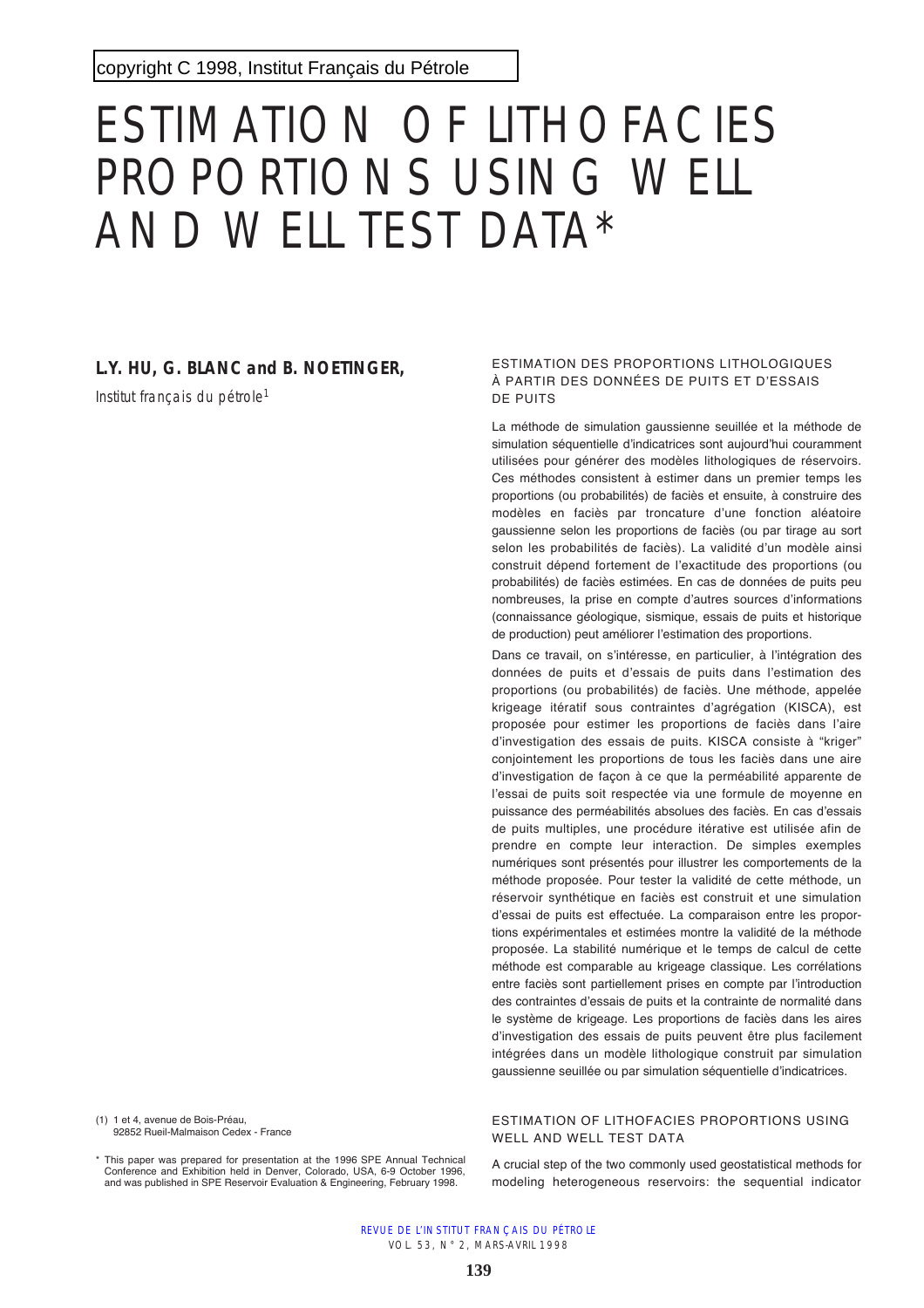simulation and the truncated Gaussian simulation is the estimation of the lithofacies local proportion (or probability density) functions. Well-test derived permeabilities show good correlation with lithofacies proportions around wells. Integrating well and well-test data in estimating lithofacies proportions could permit the building of more realistic models of reservoir heterogeneity. However this integration is difficult because of the different natures and measurement scales of these two types of data.

This paper presents a two step approach to integrating well and well-test data into heterogeneous reservoir modeling. First lithofacies proportions in well-test investigation areas are estimated using a new kriging algorithm called KISCA. KISCA consists in kriging jointly the proportions of all lithofacies in a well-test investigation area so that the corresponding well-test derived permeability is respected through a weighted power averaging of lithofacies permeabilities. For multiple well-tests, an iterative process is used in KISCA to account for their interaction. After this, the estimated proportions are combined with lithofacies indicators at wells for estimating proportion (or probability density) functions over the entire reservoir field using a classical kriging method.

Some numerical examples were considered to test the proposed method for estimating lithofacies proportions. In addition, a synthetic lithofacies reservoir model was generated and a well-test simulation was performed. The comparison between the experimental and estimated proportions in the well-test investigation area demonstrates the validity of the proposed method.

#### EVALUACIÓN DE LAS PROPORCIONES LITOLÓGICAS A PARTIR DE LOS DATOS DE POZOS Y DE PRUEBAS DE POZOS

El método de simulación gaussiana por umbrales y el método de simulación secuencial de indicadores se utiliza corrientemente en la actualidad para generar modelos litológicos de los yacimientos. Estos métodos consisten, en primer lugar, en evaluar las proporciones (o probabilidades) de facies y, a continuación, construir modelos en facies por truncación de una función aleatoria gaussiana acorde a las proporciones de facies (o por sorteo según las probabilidades de facies). La validez de un modelo construido según tal método depende en grado sumo de la exactitud de las proporciones (o probabilidades) de facies evaluados. En caso de datos de pozo poco numerosos, el hecho de tener en cuenta otras fuentes de informaciones (conocimiento geológico, sísmica, pruebas de pozos e historial de producción) puede mejorar la evaluación de las proporciones.

Los autores se han interesado, fundamentalmente, en el presente trabajo, por la integración de los datos de pozo y de pruebas de pozo al proceder a la evaluación de las proporciones (o probabilidades) de facies. Un método, denominado de krigeado iterativo bajo tensiones de agregación (KISCA), se propone para evaluar las proporciones de todos los facies en el área de investigación de las pruebas de pozo. KISCA consiste en krigear conjuntamente las proporciones de todos los facies en un área de investigación, con objeto de que la permeabilidad aparente de la prueba de pozo sea respetada por medio de una fórmula de promedios en potencia de permeabilidad absoluta de facies. En caso de pruebas de pozos múltiples, se utiliza un procedimiento iterativo con objeto de tener debidamente en cuenta su interacción. Se presentan algunos ejemplos numéricos sencillos para ilustrar el comportamiento del método propuesto. Para someter a prueba la validez de este método, se ha construido un yacimiento sintético en facies y se ha efectuado una simulación de prueba de pozo. La comparación entre las proporciones experimentales y aquellas evaluadas permite demostrar la validez del método propuesto. La estabilidad digital y el tiempo de cálculo de semejante método es comparable con el krigeado convencional. Las correlaciones entre facies son tenidas en cuenta parcialmente por la introducción de tensiones de pozo y la tensión de normalidad en el sistema de krigeado. Las proporciones de facies en las áreas de investigación de pruebas de pozo pueden ser integradas con mayor facilidad en un modelo litológico construido por simulación gaussiana por umbrales o por simulación secuencial de indicadores.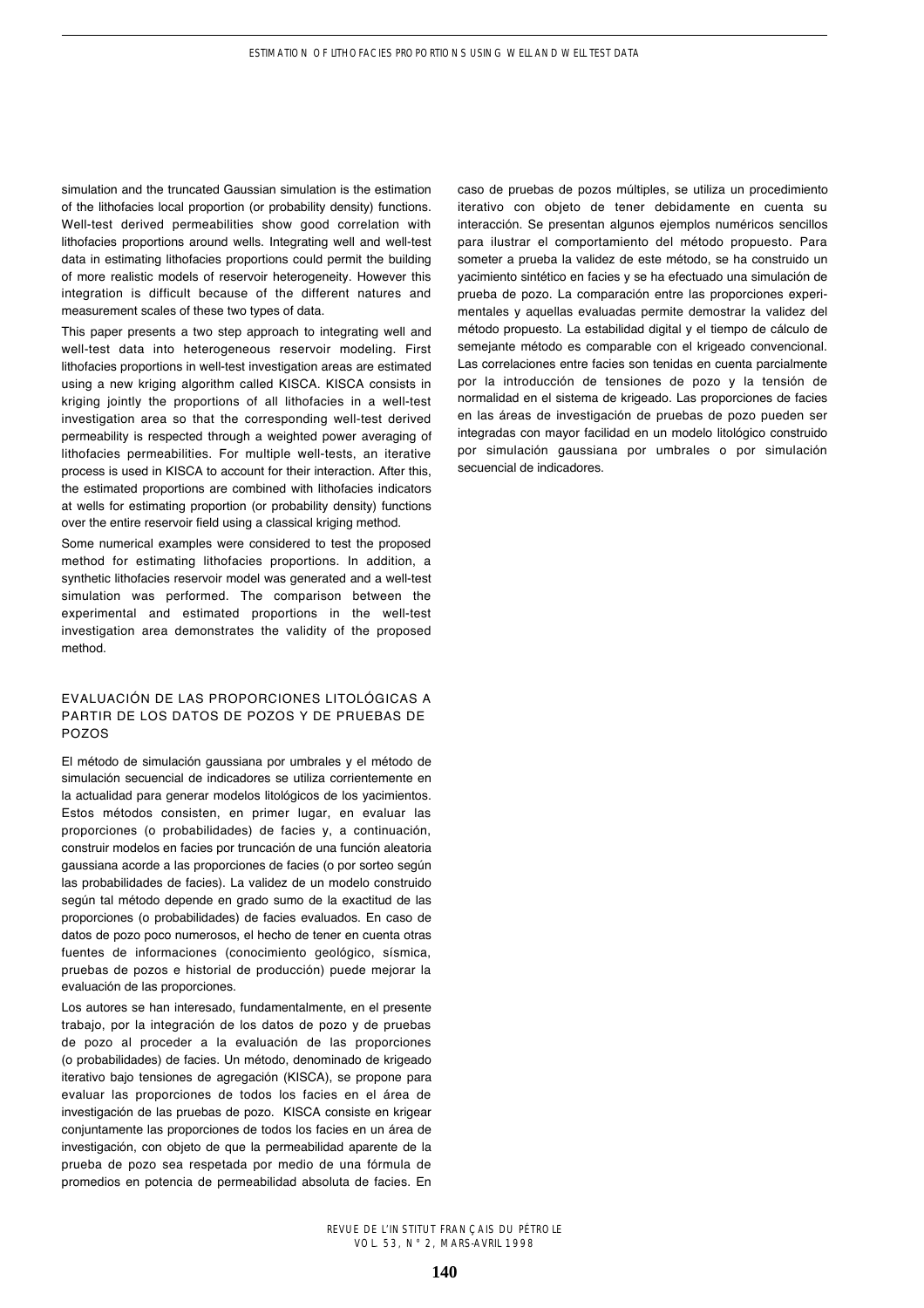## **INTRODUCTION**

Recent research on stochastic reservoir modeling constrained by well-test data has been focusing on the approach based on the Bayesian inversion theory and the Markov chain Monte Carlo methods [1, 2, 3]. This approach is highly attractive for it can directly deal with well pressure data rather than well-test derived permeability data and also for it can be extended to history matching. However, it is limited to gross grid reservoir models in the context of continuous Gaussianrelated variables (say lognormal permeability field). In the case of a stabilized well-test, it is possible to define an effective permeability in the corresponding investigation area (well-test derived permeability). A method based on simulated annealing has been used for conditioning permeability field to well-test derived permeabilities [4]. Although the annealing process does not call for fluid flow simulations, this method can still be very slow. This paper proposes an alternative approach for incorporating well-test derived permeabilities into lithological reservoir models defined on fine grids.

Consider the two commonly used geostatistical methods: the truncated Gaussian simulation [5] and the sequential indicator simulation [6] for building reservoir lithological models. These methods consist in first estimating the local proportion functions (or probability density functions (pdf)) of lithofacies. Then, the lithofacies model is built by truncating a Gaussian random function with the proportion functions (or by randomly drawing lithofacies from the pdf). A realistic modeling of lithofacies distribution using the above geostatistical methods depends greatly on the accuracy of the estimation of the lithofacies proportions functions (or pdf). In the case of few well data, the incorporation of other sources of information (including geological knowledge, seismic information, well-test data and field production data) would significantly improve the estimation of proportion functions (or pdf).

This paper covers the problem of incorporating well and well-test derived permeability data into the estimation of lithofacies proportion functions (or pdf). A two step approach is used: first the lithofacies proportions in well-test investigation areas are estimated using a new kriging algorithm called KISCA, then these estimates are combined with lithofacies indicators at wells for estimating lithofacies proportion functions (or pdf) over the entire reservoir field using a classical kriging method. Another method based on the cokriging technique for integrating well and well-test derived permeability data is described in [7]. Also, there are existing methods for incorporating well and seismic data for estimating lithofacies proportion functions [8].

## **1 WELL AND WELL-TEST DATA**

The data set is made of a lithofacies description at available wells and a number of well-test derived permeability values. The continuous lithofacies description on the wells is regularly discretized with a fineness defined according to the lithofacies variability along wells. At each point  $x_{\alpha}$  of the well discretization, an indicator is defined for each lithofacies:

$$
I_n(x_\alpha) = \begin{cases} 1 & \text{if} \quad x_\alpha \in \text{lithofacies\_n} \\ 0 & \text{otherwise} \end{cases}
$$

We consider that the covariance  $C_n(h)$  of each indicator can be inferred from the well data or other sources of information (e.g. analogous outcrop data).  $\overline{\phantom{a}}$ 

For each well-test derived permeability  $k_{w}$ , the investigation area *V* is determined and a power averaging formula is adopted to relate the well-test derived permeability to the lithofacies permeabilities.

$$
k_{wt}^{\omega}(V) = \sum_{n} P_n(V) k_n^{\omega}
$$
 (1)

where  $k_n$  stands for the permeability of lithofacies  $n$  and  $P_n$  (V) its proportion in V. The averaging power  $\omega$  is calibrated for each well-test [9] and [10] and  $P_n(V)$  are to be estimated by the method described below.

## **2 ESTIMATION OF LITHOFACIES PROPORTIONS AROUND WELLS**

## **2.1 Iterative kriging under aggregation constraints (KISCA)**

Let  $N_f$  be the number of lithofacies,  $N_w$  the number of well data and  $N_{wt}$  the number of well-test derived permeability data. For a given investigation area *V*,  $P_n$  (V) ( $n = 1, 2, ..., N_f$ ) are estimated, at the initial step, by kriging under the normality constraint

$$
\sum_{n} P_{n}(V) = 1
$$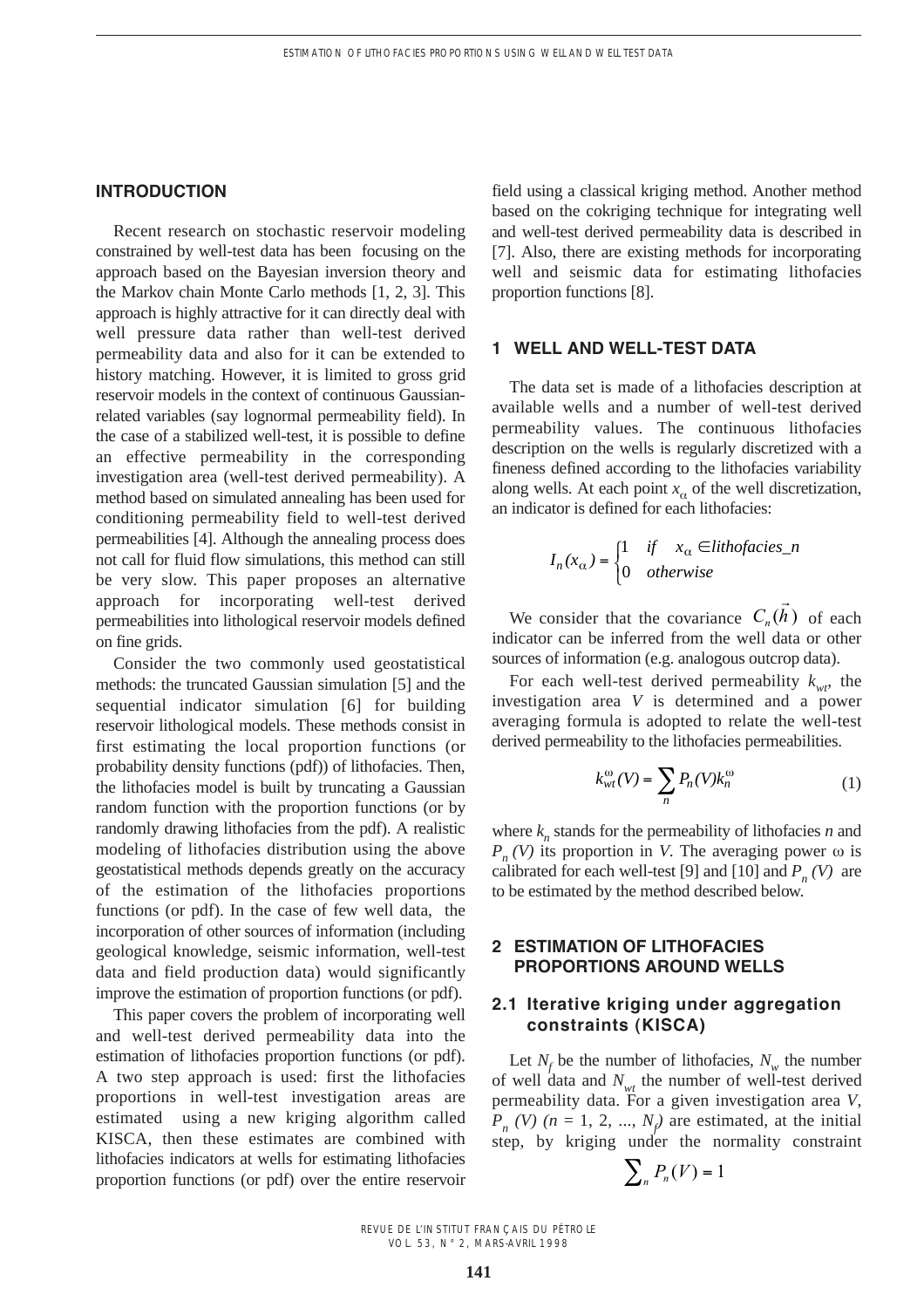and the well-test constraint (1). The kriging estimator of  $P_n(V)$  is written:

$$
P_n^0(V) = \sum_{\alpha} \lambda_n^{\alpha} I_n(x_{\alpha}) \quad \forall n
$$

Because the constraints act jointly on all lithofacies,  $P_n$  *(V) (n* = 1, 2, ...,  $N_f$  cannot be estimated separately. Consequently a "joint" kriging system must be built. This is done by minimizing the sum of the mean square estimation errors of the proportions of all lithofacies (instead of their individual minimization) under the normality and the well-test constraints. The following kriging system is obtained:

$$
\begin{cases}\n\sum_{\beta} \lambda_n^{\beta} C_n(x_{\alpha}, x_{\beta}) + \mu_n \\
+ \nu_1 I_n(x_{\alpha}) + \nu_2 I_n(x_{\alpha}) k_n^{\omega} = \overline{C_n}(x_{\alpha}, V) \quad \forall \alpha \quad \forall n \\
\sum_{\alpha} \lambda_n^{\alpha} = 1 \quad \forall n \\
\sum_{n} \sum_{\alpha} \lambda_n^{\alpha} I_n(x_{\alpha}) = 1 \\
\sum_{n} \sum_{\alpha} \lambda_n^{\alpha} I_n(x_{\alpha}) k_n^{\omega} = k_{wt}^{\omega}(V)\n\end{cases}
$$
\n(2)

which is composed of  $(N_w + 1) * N_f + 2$  linear equations. In terms of computing time, the resolution of this system is nearly equivalent to that of the  $N_f$ individual kriging systems when the proportions of all lithofacies are estimated separately. This is due to the diagonalization of these individual systems in the larger system (2).

Note that at the initial step, only the well-test derived permeability in *V* is used for estimating the lithofacies proportions in *V*. To account for the interaction between different well-tests, an iterative process is introduced: at step  $l$  ( $>$  0), the kriging estimator of the proportion of lithofacies n in  $V_i$  is written:

$$
P_n^l(V_i) = \sum_{\alpha} \lambda_n^{\alpha} I_n(x_{\alpha}) + \sum_{j \neq i} \lambda_n^j P_n^{l-1}(V_j) \quad \forall n
$$

Like the initial step, for a fixed  $V_i$ ,  $P_n^l(V_i)$  ( $n = 1, 2, ..., N_f$ ) are obtained jointly in order to respect the normality and the well-test constraints. At each step, the kriging weights satisfy the following system:

$$
\begin{cases}\n\sum_{\beta} \lambda_n^{\beta} C_n(x_{\alpha}, x_{\beta}) + \sum_{k \neq i} \lambda_n^k \overline{C_n}(x_{\alpha}, V_k) + \mu_n \\
+ \nu_1 I_n(x_{\alpha}) + \nu_2 I_n(x_{\alpha}) k_n^{\omega} = \overline{C_n}(x_{\alpha}, V_i) \quad \forall \alpha \quad \forall n \\
\sum_{\beta} \lambda_n^{\beta} \overline{C_n}(V_j, x_{\beta}) + \sum_{k \neq i} \lambda_n^k \overline{C_n}(V_j, V_k) + \mu_n \\
+ \nu_1 P_n^{l-1}(V_j) + \nu_2 P_n^{l-1}(V_j) k_n^{\omega} = \overline{C_n}(V_j, V_i) \quad \forall j \neq i \quad \forall n \\
\sum_{\alpha} \lambda_n^{\alpha} + \sum_{j \neq i} \lambda_n^j = 1 \quad \forall n \\
\sum_{n} \left( \sum_{\alpha} \lambda_n^{\alpha} I_n(x_{\alpha}) + \sum_{j \neq i} \lambda_n^j P_n^{l-1}(V_j) \right) = 1 \\
\sum_{n} \left( \sum_{\alpha} \lambda_n^{\alpha} I_n(x_{\alpha}) + \sum_{j \neq i} \lambda_n^j P_n^{l-1}(V_j) \right) k_n^{\omega} = k_{wt}^{\omega}(V_i)\n\end{cases}
$$

The resolution of this system is quite similar to that of (2) except that the above must be solved at each iteration. However, note that at each iteration, the left hand kriging matrix remains the same only except for the last two lines and columns which are related to the normality and the well-test constraints. This means that only a few more operations are required for the kriging matrix inversion at each new iteration.

## **2.2 Numerical behavior of KISCA**

Consider first an example of a single well-test on a 2D reservoir model composed of 3 lithofacies (but KISCA is not limited in 2D). The permeability values of lithofacies 1, 2 and 3 are respectively 1000 md, 100 md and 1 md. The dimensions of the reservoir field are 101 x 101 (arbitrary units). There is well at each of the four corners and one at the center of the field. Two wells hit lithofacies 1, two other wells hit lithofacies 2 and the fifth well hits lithofacies 3 (Fig. 1). A well-test was performed at the central well and a mean permeability value of 200 md in an investigation area of radius 10 was derived from its interpretation.

Figure 2a shows the estimated proportions of the 3 lithofacies as functions of the averaging power  $\omega$ . The variogram ranges of the 3 lithofacies are identical and fixed to 10. Highly different proportions can be observed as the permeability averaging power  $\omega$  varies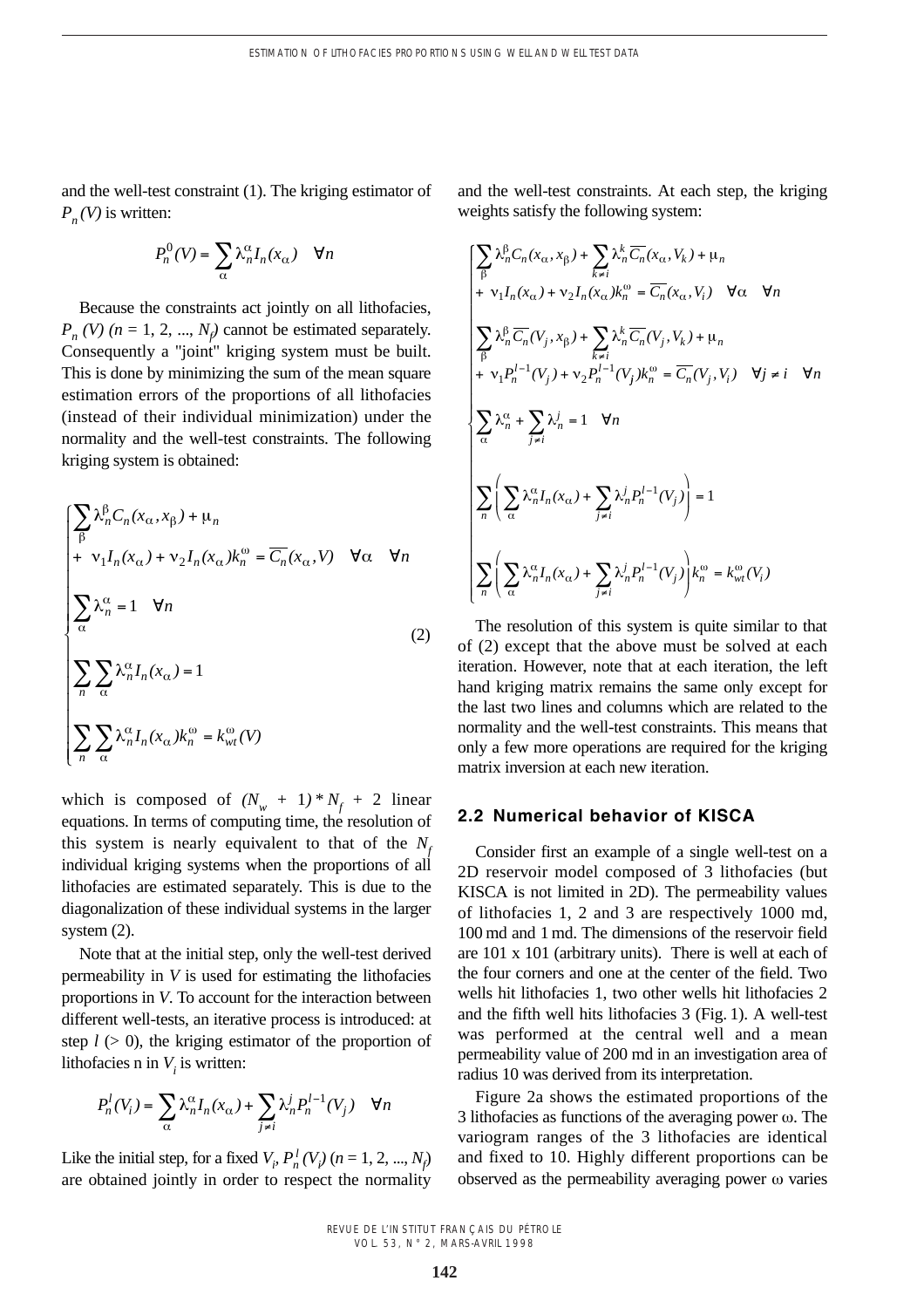



Example of a single well-test on a 2D reservoir model composed of 3 lithofacies: location of the 5 wells and the well-test investigation area.

from  $-1$  (harmonic averaging) to 1 (arithmetic averaging), particularly for lithofacies 1 and 3. With a smaller (2) or a larger (50) range, the behavior of the proportion curves remain very similar in shape and with respect to each other (Fig. 2b) and (Fig. 2c).

Figure 3 shows the estimated proportions of the 3 lithofacies as functions of their variogram range with a fixed averaging power  $\omega$ . The proportions of lithofacies 1 and 3 increase as the range varies from 0 to 50 contrary to that of lithofacies 2. Beyond a range of about 50, the proportions of the 3 lithofacies reach their respective sills.

If the variogram ranges of lithofacies 1, 2 and 3 are set respectively to  $50 - a$ ,  $50$  and  $50 + a$ . When parameter *a* varies from 0 to 50, the gap between the 3 ranges becomes increasingly important. Figure 4a shows the estimated proportions of the 3 lithofacies as functions of parameter  $a$  with an averaging power  $\omega$ fixed at 0.3. Only slight variation of the 3 proportions can be observed as *a* varies from 0 to 50. However, if the well-test constraint is removed, the variation of the proportions increases (Fig. 4b). Furthermore, if both the well-test constraint and the normality constraint are removed, the sum of the 3 estimated proportions becomes more and more different from 1 (Fig. 4c) as *a* varies from 0 to 50. In fact, in this last case, we return to classic indicator kriging which respects the normality condition only if the variogram ranges of all lithofacies are identical. Current use of indicator kriging involves a posteriori normalization of the estimated proportions.



Figure 2a

Estimated proportions of the 3 lithofacies as functions of the averaging power: case with the variogram range  $= 10$ .



Figure 2b

Estimated proportions of the 3 lithofacies as functions of the averaging power: case with the variogram range = 2.



#### Figure 2c

Estimated proportions of the 3 lithofacies as functions of the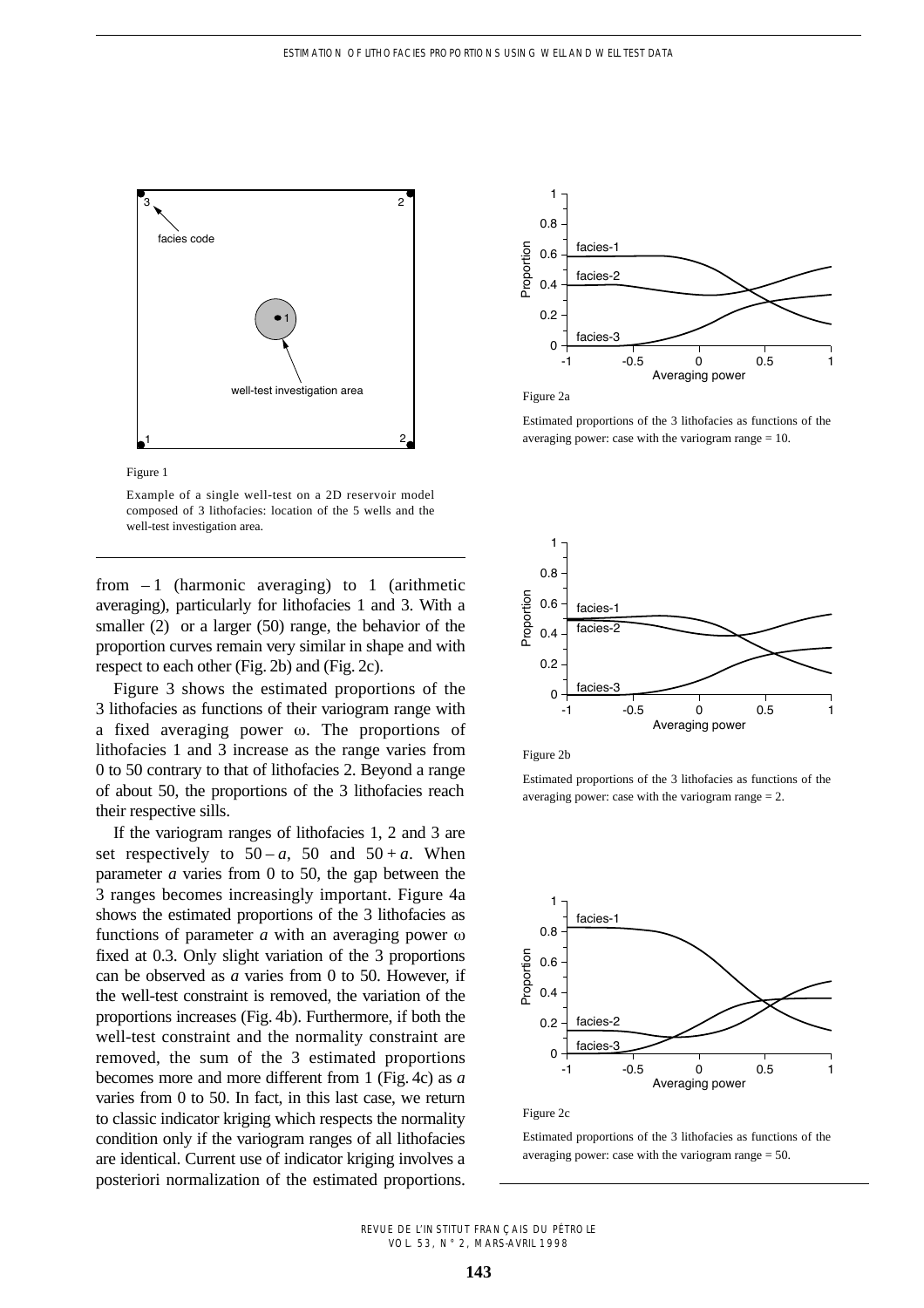

Figure 3

Estimated proportions of the 3 lithofacies as functions of the variogram range with the averaging power fixed at 0.3.



Figure 4a

Estimated proportions of the 3 lithofacies as functions of the difference between their variogram ranges (the averaging power fixed at 0.3): case with the normality constraint and the well-test constraint.



Figure 4b

Estimated proportions of the 3 lithofacies as functions of the difference between their variogram ranges (the averaging power fixed at 0.3): case with the normality constraint but without the well-test constraint.

Figure 4d shows the normalized proportions which are very different from the results obtained by the kriging under the normality constraint (a priori constraint) (Fig. 4b).

The previous example shows the numerical behaviors of the estimated proportions with respect to different parameters using the data from only one welltest. Consider now an example with the interaction of 3 well-tests (Fig. 5). The 3 wells hit respectively lithofacies 1, 2 and 3 which have the same permeabilities as in the previous example. Three permeabilities, 20 md, 200 md and 50 md in respective investigation areas of radius 20, 15 and 10 were derived from the





Estimated proportions of the 3 lithofacies as functions of the difference between their variogram ranges (the averaging power fixed at 0.3): case without the normality constraint and without the well-test constraint.



Figure 4d

Estimated proportions of the 3 lithofacies as functions of the difference between their variogram ranges (the averaging power fixed at 0.3): case with an a posteriori normalization of the estimated proportions but without the well-test constraint.

REVUE DE L'INSTITUT FRANÇAIS DU PÉTROLE VOL. 53, N° 2, MARS-AVRIL 1998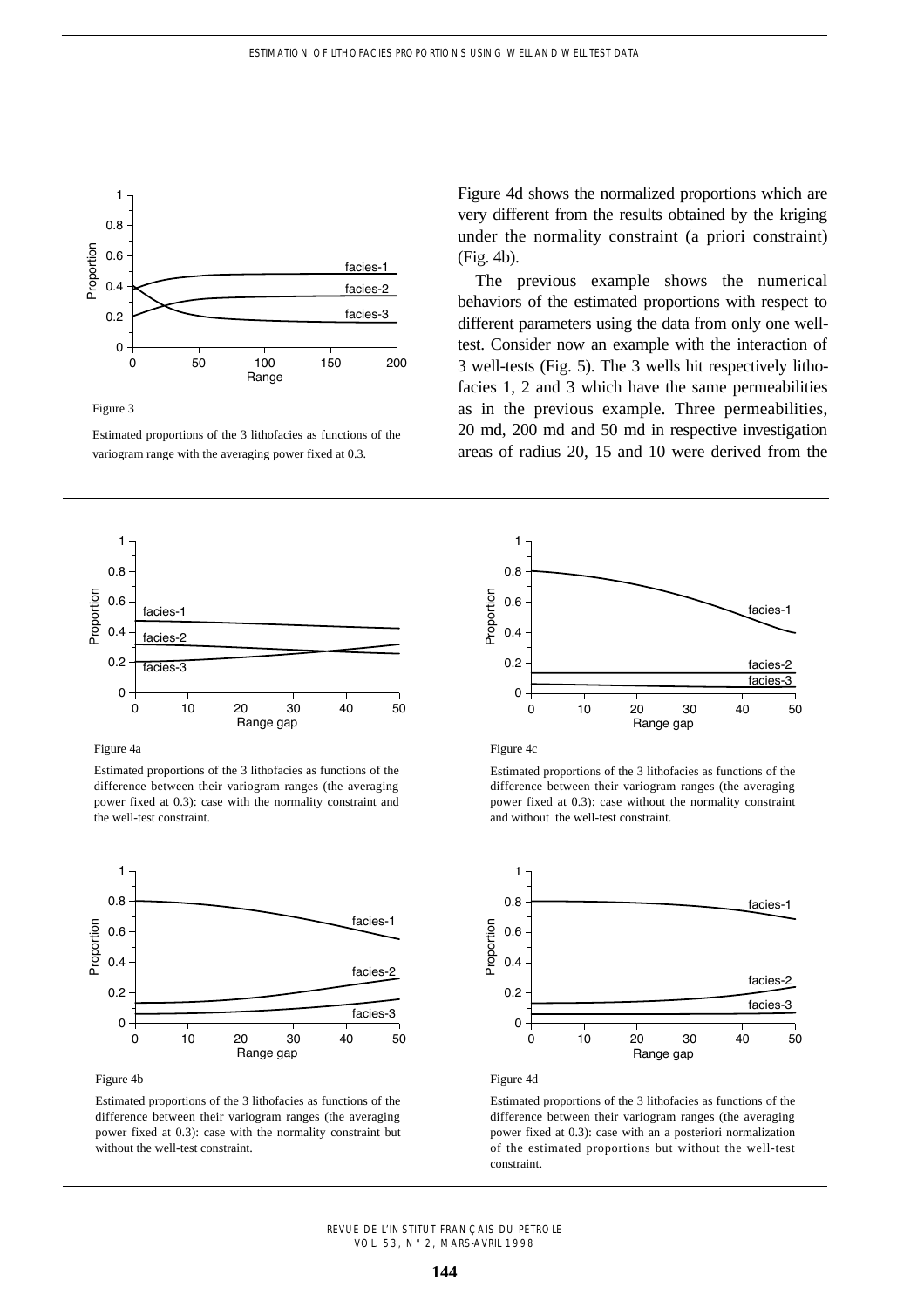



Example of 3 interactive well-tests on a 2D reservoir model composed of 3 lithofacies: location of the 3 wells and the well-test investigation areas.

interpretation of the 3 well-tests. Assume also that different averaging powers are calibrated for the 3 well-tests ( $\omega = -0.1$ , 0 and 0.1 respectively). The variogram ranges of the 3 lithofacies are identical and equal to 10. Figure 6a shows the estimated proportions in the investigation area of radius 20 as functions of the number of iteration using KISCA. One observes that the estimated proportions reach their respective sills after a few iterations. With a smaller (2) or a larger (50) range, the speed of convergence varies significantly (Fig. 6b and (Fig. 6c).

## **2.3 Validation on a synthetic reservoir**

A 2D synthetic reservoir model was built using the truncated Gaussian method (Fig. 7). This model is composed of 3 lithofacies and the field dimensions are 101 x 101 (arbitrary units). The permeability values of lithofacies 1, 2 and 3 are respectively fixed at 50 md, 200 md and 500 md and their variogram ranges are respectively 12, 6 and 15.

A numerical well-test simulation [2] was performed at a well located in the central area of the reservoir field (Fig. 7). The well hits lithofacies 1 which has a much smaller permeability than the two other lithofacies. The interpretation of the well-test simulation gives a permeability value of 156 md in an investigation area of radius 31 [11]. The fact that this well-test derived permeability is much larger than that of lithofacies 1 hit by the well indicates that the presence of the two other



Figure 6a

Estimated proportions of the 3 lithofacies as functions of the number of iterations: case with the variogram range = 10.



Figure 6b

Estimated proportions of the 3 lithofacies as functions of the number of iterations: case with the variogram range = 2.



Figure 6c

Estimated proportions of the 3 lithofacies as functions of the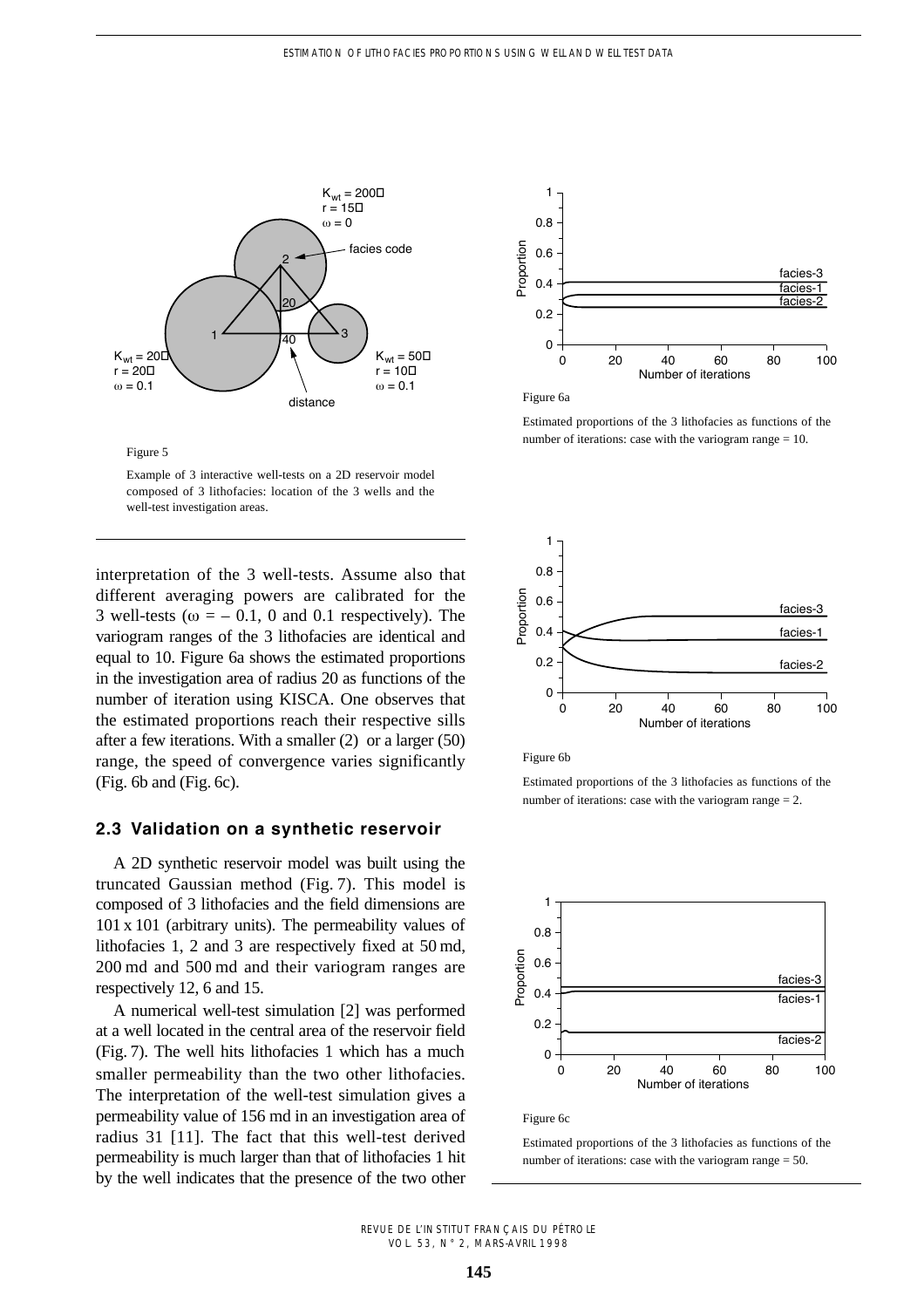

A 2D synthetic reservoir model composed of 3 lithofacies and the location of the tested well.

lithofacies with greater permeabilities is quite high within the investigation area. Fig. 8a, 8b and 8c show the proportions of the 3 lithofacies in the investigation area estimated by KISCA as functions of the averaging power. The experimental proportions in the investigation area of the 3 lithofacies are also indicated in these figures. A good approximation of the experimental proportions is obtained with an averaging power close to 0 (geometric averaging). As a comparison, the kriging with the normality constraint but without the well-test constraint is also used to estimate the lithofacies proportions in the same investigation area. The triangular diagram in Figure 9 shows the relative differences between the experimental proportions, the proportions estimated by KISCA with an averaging power fixed at -0.1 and the proportions estimated by kriging without the well-test constraint. It can be observed that KISCA gives a better estimation of the 3 proportions than the kriging without the welltest constraint. Note also that under the power averaging constraint with  $\omega = -0.1$ , the point which represents the proportions estimated by KISCA is very close to the projection on the constraint line, of the point representing the experimental proportions. This projection point corresponds to the ideal estimation of the proportions under the power avaveraging constraint.



Figure 8a

Estimated proportion of lithofacies 1 as a function of the averaging power: comparison between the experimental proportion and the proportion estimated by KISCA.





Estimated proportion of lithofacies 2 as a function of the averaging power: comparison between the experimental proportion and the proportion estimated by KISCA.



#### Figure 8c

Estimated proportion of lithofacies 3 as a function of the averaging power: comparison between the experimental

#### REVUE DE L'INSTITUT FRANÇAIS DU PÉTROLE VOL. 53, N° 2, MARS-AVRIL 1998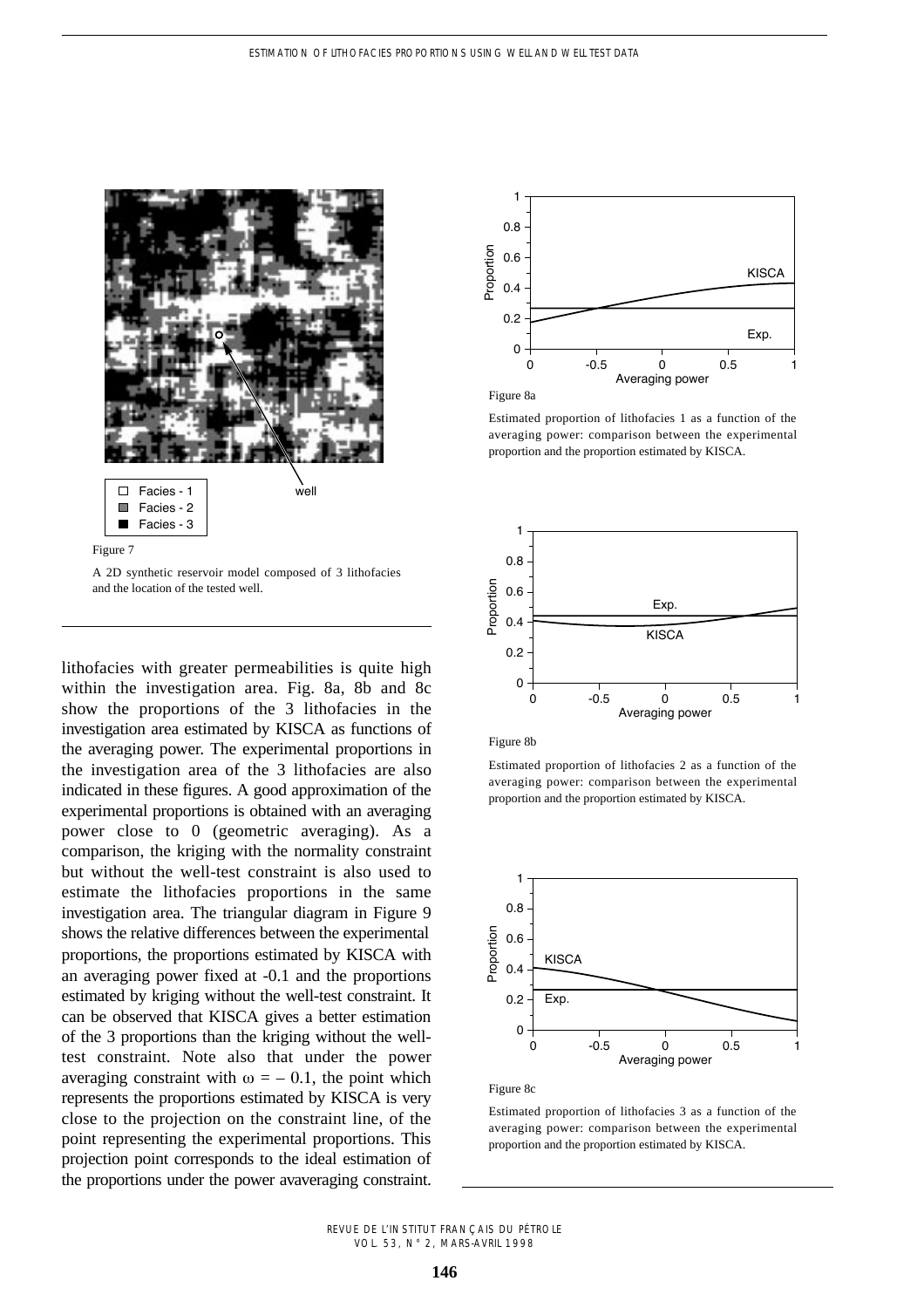

# **2.4 Estimation of 3D proportion functions (or pdf)**

Let  $S_x$  be a support located at *x* and  $P_n$   $(S_x)$  the proportion of lithofacies n in  $S_x$ ,  $P_n(S_x)$  is a function of which we call proportion function. By using the indicator data of lithofacies *n* at wells *In*  $(x_a)$  $(\alpha = 1, 2, ..., N_w)$  and the proportions of lithofacies *n* in well-test investigation areas estimated by KISCA  $P_n$  (*V<sub>i</sub>*) (*i* = 1, 2, ...,  $N_{wt}$ ), the kriging of  $P_n$  (*S<sub>x</sub>*) is written:

$$
P_n^*(S_x) = \sum_{\alpha} \lambda_n^{\alpha} I_n(x_{\alpha}) + \sum_i \lambda_n^i P_n(V_i) \qquad \forall n
$$

Similar to KISCA,  $P_n(V_i)$  ( $i = 1, 2, ..., N_{wt}$ ) are jointly estimated in order to respect the normality constraint. Kriging weights  $\lambda_n^{\alpha}$  and  $\lambda_n^i$  satisfy the system:

$$
\begin{cases}\n\sum_{\beta} \lambda_n^{\beta} C_n(x_{\alpha}, x_{\beta}) + \sum_{j} \lambda_n^j \overline{C_n}(x_{\alpha}, V_j) + \mu_n \\
+ \nu I_n(x_{\alpha}) = \overline{C_n}(x_{\alpha}, S_x) \quad \forall \alpha \quad \forall n \\
\sum_{\beta} \lambda_n^{\beta} \overline{C_n}(V_i, x_{\beta}) + \sum_{j} \lambda_n^j \overline{C_n}(V_i, V_j) + \mu_n \\
+ \nu P_n(V_i) = \overline{C_n}(V_i, S_x) \quad \forall i \quad \forall n \\
\sum_{\alpha} \lambda_n^{\alpha} + \sum_{i} \lambda_n^i = 1 \quad \forall n \\
\sum_{\alpha} \left( \sum_{\alpha} \lambda_n^{\alpha} I_n(x_{\alpha}) + \sum_{i} \lambda_n^i P_n(V_i) \right) = 1\n\end{cases}
$$

Figure 9

Comparison between the experimental and the estimated proportions via the triangular diagram of proportions: the triangle is equilateral with height equal to 1. The 3 coordinates of each point inside the triangle is defined by the distance of the point from each side. These coordinates represent 3 proportions (the sum of which is equal to 1).

Particularly, if  $S_x$  reduces to the point *x*, then  $P_n^*(S_x)$ can be interpreted as the probability for lithofacies *n* to be present at point *x*.  $P_n^*(S_x)$  (n = 1, 2, ...,  $N_f$ ) constitute a discrete probability system (pdf).

The estimation of lithofacies proportion functions or pdf is an important step in building lithofacies models using the truncated Gaussian method or using the sequential indicator simulation method. The above method permits the incorporation of well and well-test data into estimating lithofacies proportion functions (or pdf). Future work will consist in incorporating all 3 types of information (well data, seismic information and well-test derived proportions) into estimating lithofacies proportion functions (or pdf).

## **CONCLUSIONS AND DISCUSSION**

In this paper, a new kriging algorithm was presented to estimate lithofacies proportions in well-test investigation areas using well data and well-test derived permeability data. This method consists in kriging jointly the proportions of all lithofacies in a well-test investigation area so that the corresponding well-test derived permeability is respected through a weighted power averaging of lithofacies permeabilities. For multiple well-tests, an iterative process is used to account for their interaction. Some numerical examples were considered to illustrate the behavior of the proposed method. Also, a synthetic lithofacies reservoir model was generated and a well-test simulation was performed. The comparison between the experimental and the estimated proportions in the well-test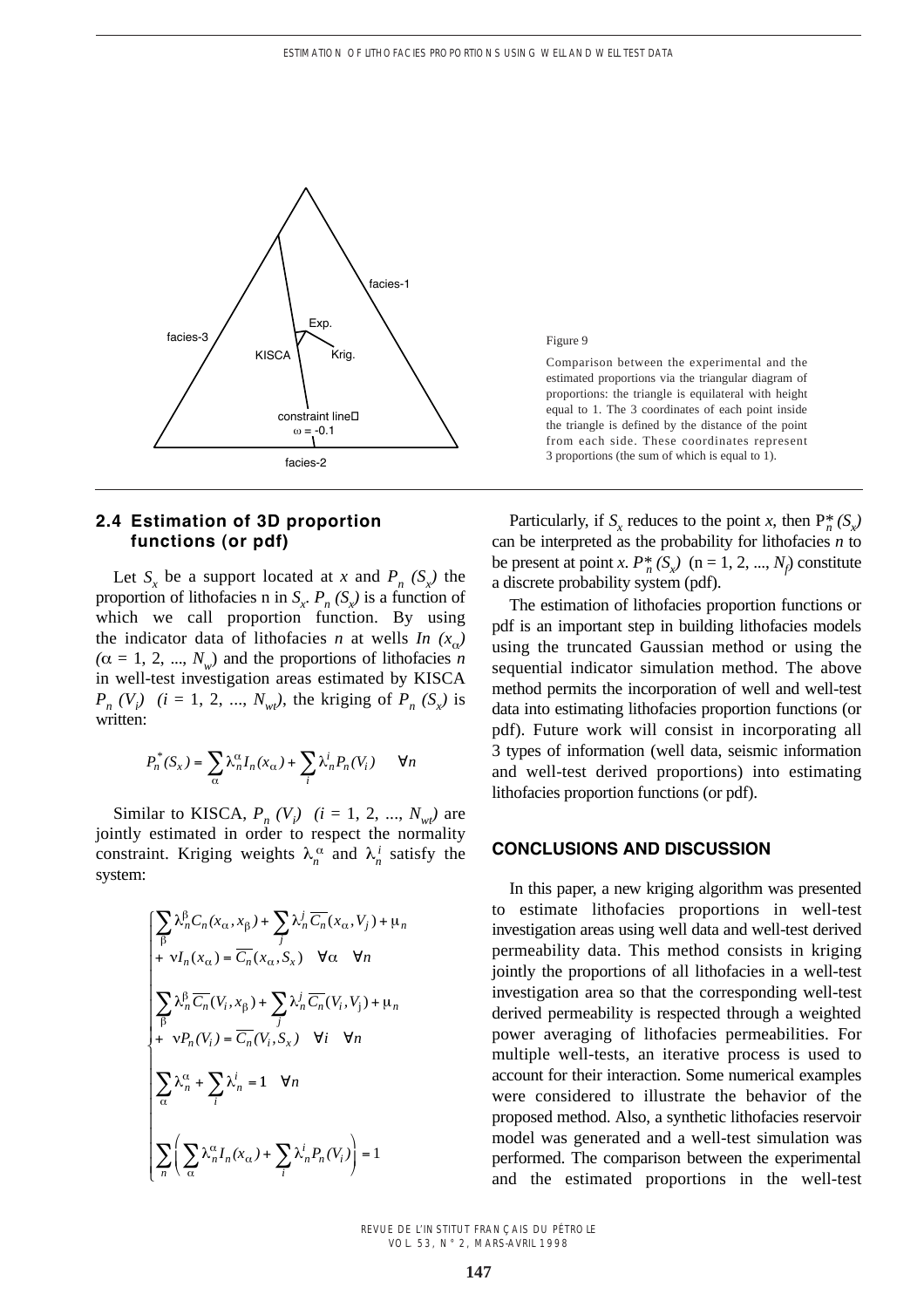investigation area shows the validity of the proposed method. The numerical stability and the computing time of this method are comparable to the classical ordinary kriging method as the correlation between different lithofacies are taken into account through the normality and the well-test constraints rather than through the use of cross-covariance functions.

The lithofacies proportions values derived from welltest data using the above method can be put to use in a number of circumstances. The well-test derived proportions can be used to evaluate the lithological formation around wells. Combined with the lithofacies indicator data at wells, the well-test derived proportions can also be used to estimate the 3D proportion functions required by the truncated Gaussian simulation of lithofacies distribution or to estimate the probability density functions of lithofacies used in the sequential indicator simulation of lithofacies distribution. In addition, the well-test derived proportions can be combined with seismic derived information for estimating 3D lithofacies proportion functions (or pdf).

Note that the above geostatistical methods for building reservoir lithological models reproduce the estimated local proportions only in average. Nevertheless, when the local domain is significantly large with respect to the variogram ranges of lithofacies (this is the case of stabilized well-tests), a good reproduction of local proportions can be obtained for an individual realization. Unlike within a continuous Gaussian-related framework, reproducing local proportions for an individual realization in general cases is a difficult task because of the discontinuity of lithological models. But we think this could be easier than directly reproducing well-test derived permeability data due to the linear relationship between lithofacies indicators and their local proportions. This is a topic of future research.

# **NOMENCLATURE**

- *a* gap between two variogram ranges of lithofacies
- *C<sub>n</sub>* covariance of the indicator function of lithofacies *n*
- mean covariance  $C_n$
- vector in 3D  $\overline{a}$ *h*
- *i, j, k* indices of well-test data
- *I <sup>n</sup>* indicator of lithofacies *n*

|                   | $k_{n}$           | permeability of lithofacies $n$                         |
|-------------------|-------------------|---------------------------------------------------------|
|                   | $k_{wt}$          | well-test derived permeability                          |
|                   | l                 | iteration index                                         |
|                   | n                 | lithofacies index                                       |
|                   | $N_f$             | number of lithofacies                                   |
|                   | $N_{w}$           | number of well data                                     |
|                   | $N_{\mathit{wt}}$ | number of well-test derived permeability<br>data        |
|                   | $P_n$             | proportion of lithofacies $n$                           |
|                   | S                 | support in which a lithofacies proportion is<br>defined |
|                   | V                 | well-test investigation area                            |
|                   | $\mathcal{X}$     | point in 3D                                             |
|                   | $\alpha, \beta$   | indices of well data                                    |
|                   | λ                 | kriging weight                                          |
|                   | $\mu, \nu$        | Lagrangean                                              |
|                   | $\omega$          | permeability averaging power.                           |
| <b>Subscripts</b> |                   |                                                         |

- *md* minidarcy
- pdf probability density function
- *wt* well-test.

## **ACKNOWLEDGMENTS**

The authors would like to thank *Elf Exploration Production* and *Institut français du pétrole* for their permission to publish this paper. We are also grateful to André Haas for useful discussions.

## **REFERENCES**

- 1 Reynolds A.C., He N., Chu L., and Oliver D.S. (1995) Reparametrization techniques for generating reservoir descriptions conditioned to variograms and well-test pressure data. *Paper SPE* 30588 presented at the *SPE Annual Technical Conference and Exhibition*, Dallas.
- 2 Blanc G., Guérillot D., Rahon D. and Roggero F. (1996) Building geostatistical models constrained by dynamic data a posteriori constraints. *Paper SPE* 35478 presented at the *NPF/SPE European 3D Reservoir Modelling Conference*, Stavanger, Norway.
- 3 Oliver D.S., Cunha L.B. and Reynolds A.C. (1997), Markov chain Monte Carlo methods for conditioning a permeability field to pressure data. *Math. Geology*, 29, 1, 61-91.
- 4 Deutsch C.V. (1993) Conditioning reservoir models to well test information, in Soares, A. (ed.), *Geostatistics Troia'92*, 505-518, Kluwer Academic Pub.